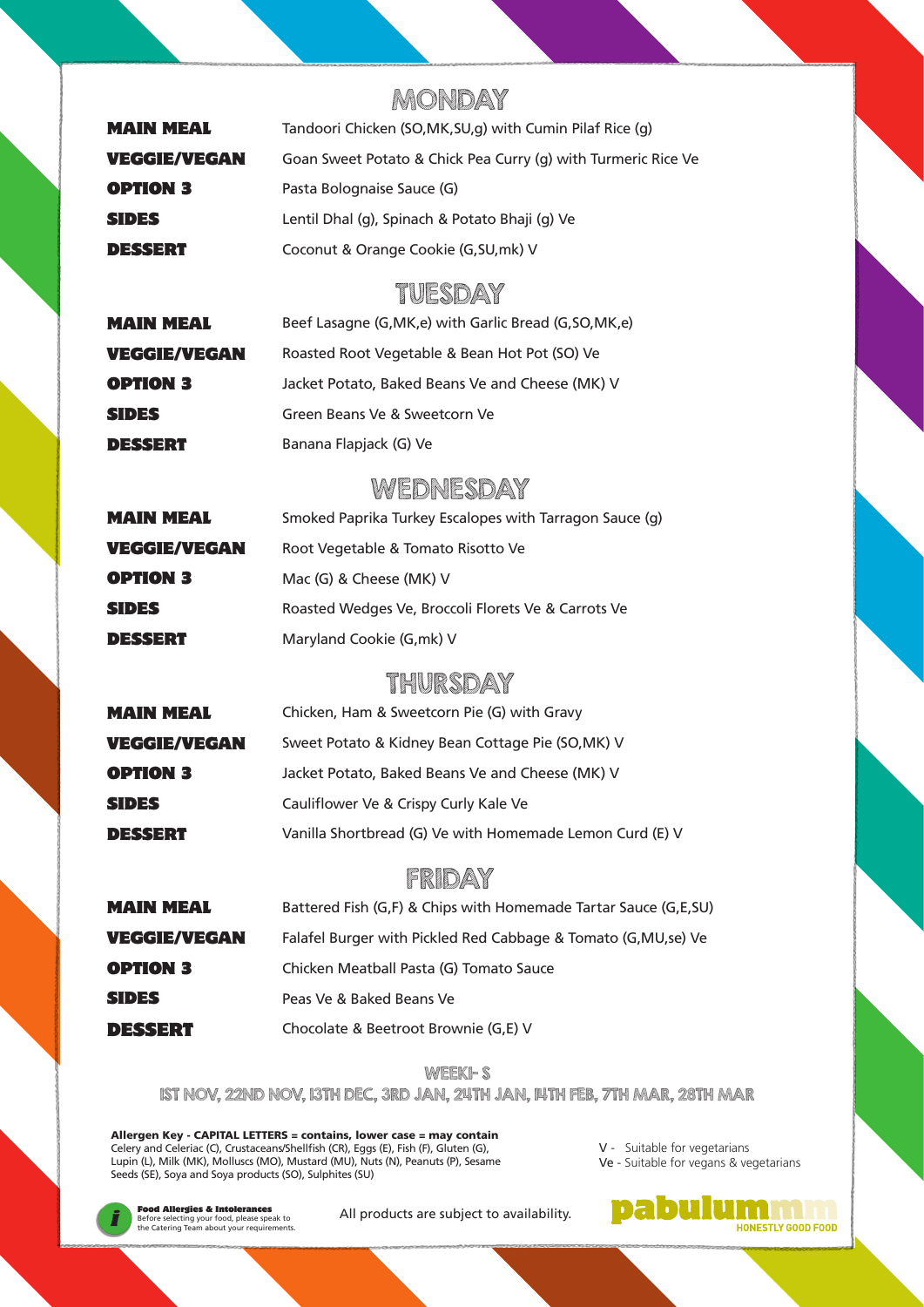# MONDAY

| <b>MAIN MEAL</b>    | Sticky Korean BBQ Chicken Leg (G, SO, SE) with Egg Noodles (G, E)  |
|---------------------|--------------------------------------------------------------------|
| <b>VEGGIE/VEGAN</b> | Hoi Sin Stir Fried Vegetables with Baked Tofu (G, SO, SE) & Rice V |
| <b>OPTION 3</b>     | Pasta Bolognaise Sauce (G)                                         |
| <b>SIDES</b>        | Soy Chinese Lettuce (G,SO) Ve & Broccoli Ve                        |
| <b>DESSERT</b>      | Apple & Sultana Crumble (G) Ve with Custard (MK) V                 |

#### TUESDAY

| <b>MAIN MEAL</b>    | Bobotie (MK, E, g) with Yellow Rice                  |
|---------------------|------------------------------------------------------|
| <b>VEGGIE/VEGAN</b> | Spinach & Feta Filo Pie (G, MK) V with New Potatoes  |
| <b>OPTION 3</b>     | Jacket Potato, Baked Beans Ve and Cheese (MK) V      |
| <b>SIDES</b>        | Roasted Root Vegetables Ve                           |
| <b>DESSERT</b>      | Sticky Toffee Pudding with Toffee Sauce (G, MK, E) V |

# **WEDNESDAY**

| <b>MAIN MEAL</b> | Lemon & Thyme Roast Chicken with Onion Gravy               |
|------------------|------------------------------------------------------------|
| VEGGIE/VEGAN     | Sweet Potato & Butter Bean Tikka Massala (SU) with Rice Ve |
| <b>OPTION 3</b>  | Mac (G) & Cheese (MK) V                                    |
| <b>SIDES</b>     | Roast Potatoes Ve & Shredded Hispi Cabbage Ve              |
| DESSERT          | Orange & Lemon Drizzle Cake (G,E) V                        |

#### THURSDAY

| <b>MAIN MEAL</b>    | Mexican Pulled Pork (MU) Tacos (g) with Sour Cream (MK) |
|---------------------|---------------------------------------------------------|
| <b>VEGGIE/VEGAN</b> | BBQ Pulled Jackfruit Taco (g) with Guacamole (MK,E) V   |
| <b>OPTION 3</b>     | Jacket Potato, Baked Beans Ve and Cheese (MK) V         |
| <b>SIDES</b>        | Tex Mex Wedges (g) Ve, Sweetcorn Ve or Coleslaw (E) V   |
| <b>DESSERT</b>      | Cherry Cookie (G, SU) Ve                                |

### FRIDAY

| <b>MAIN MEAL</b>    | Battered Fish (G,F) & Chips with Homemade Tartar Sauce (G,E,SU)   |
|---------------------|-------------------------------------------------------------------|
| <b>VEGGIE/VEGAN</b> | Vegan Meatball Marinara Sub Roll (G, SU, se) Ve                   |
| <b>OPTION 3</b>     | Chicken Meatball Pasta (G) Tomato Sauce                           |
| <b>SIDES</b>        | Peas Ve & Baked Beans Ve                                          |
| DESSERT             | Chocolate & Courgette Sponge (G,E,mk) with Chocolate Sauce (MK) V |

#### WEEK2- S

8TH NOV, 29TH NOV, 20TH DEC, 10TH JAN, 31ST JAN, 21ST FEB, 14TH MAR, 4TH APR

Allergen Key - CAPITAL LETTERS = contains, lower case = may contain Celery and Celeriac (C), Crustaceans/Shellfish (CR), Eggs (E), Fish (F), Gluten (G), Lupin (L), Milk (MK), Molluscs (MO), Mustard (MU), Nuts (N), Peanuts (P), Sesame Seeds (SE), Soya and Soya products (SO), Sulphites (SU)

V - Suitable for vegetarians Ve - Suitable for vegans & vegetarians



Before selecting your food, please speak to the Catering Team about your requirements.

**Food Allergies & Intolerances** All products are subject to availability.